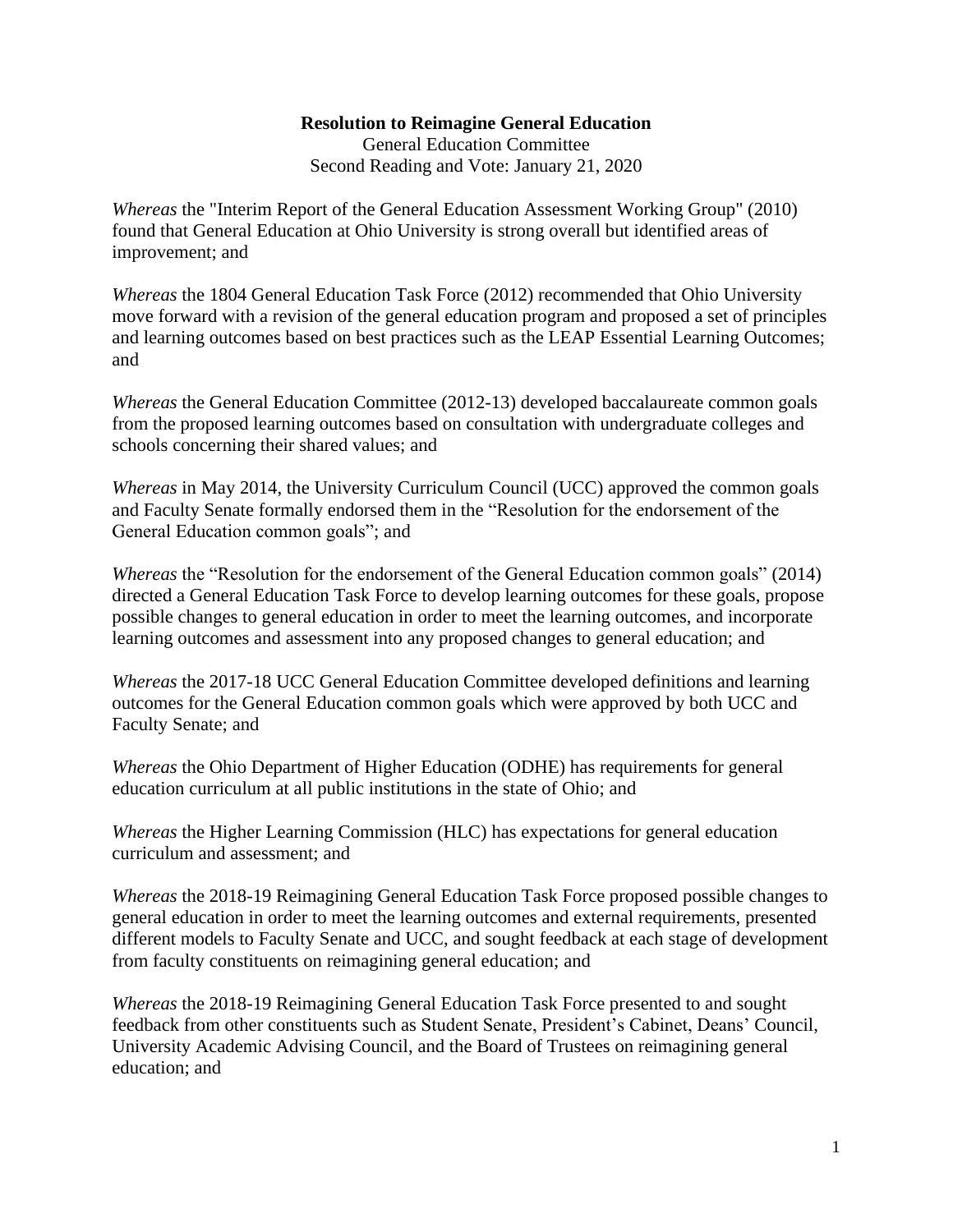*Whereas* the 2018-19 Reimagining General Education Task Force used constituent suggestions and balanced constituent responses to propose a recommended reimagined curriculum for general education at Ohio University;

*Therefore, be it resolved* that UCC endorse the recommended statements of intent for general education at Ohio University; and

*Be it resolved* that UCC endorse the recommended reimagined curriculum for general education at Ohio University; and

*Be it further resolved* that the Reimagining General Education Task Force and UCC replace the 2007 "learning objectives and learning outcomes" (from the UCC's Learning Objectives and Outcomes for General Education, 2007) to align with the approved learning outcomes for the common goals, discipline-specific state requirements, HLC expectations, and the endorsed general education statements of intent; and

*Be it further resolved* that the Reimagining General Education Task Force and UCC develop and/or modify curricular policies and processes to implement the reimagined general education curriculum at Ohio University; and

*Be it further resolved* that the Reimagining General Education Task Force and UCC incorporate assessment practices into the implementation to ensure compliance with accreditation criteria and use of institutional assessments, where appropriate.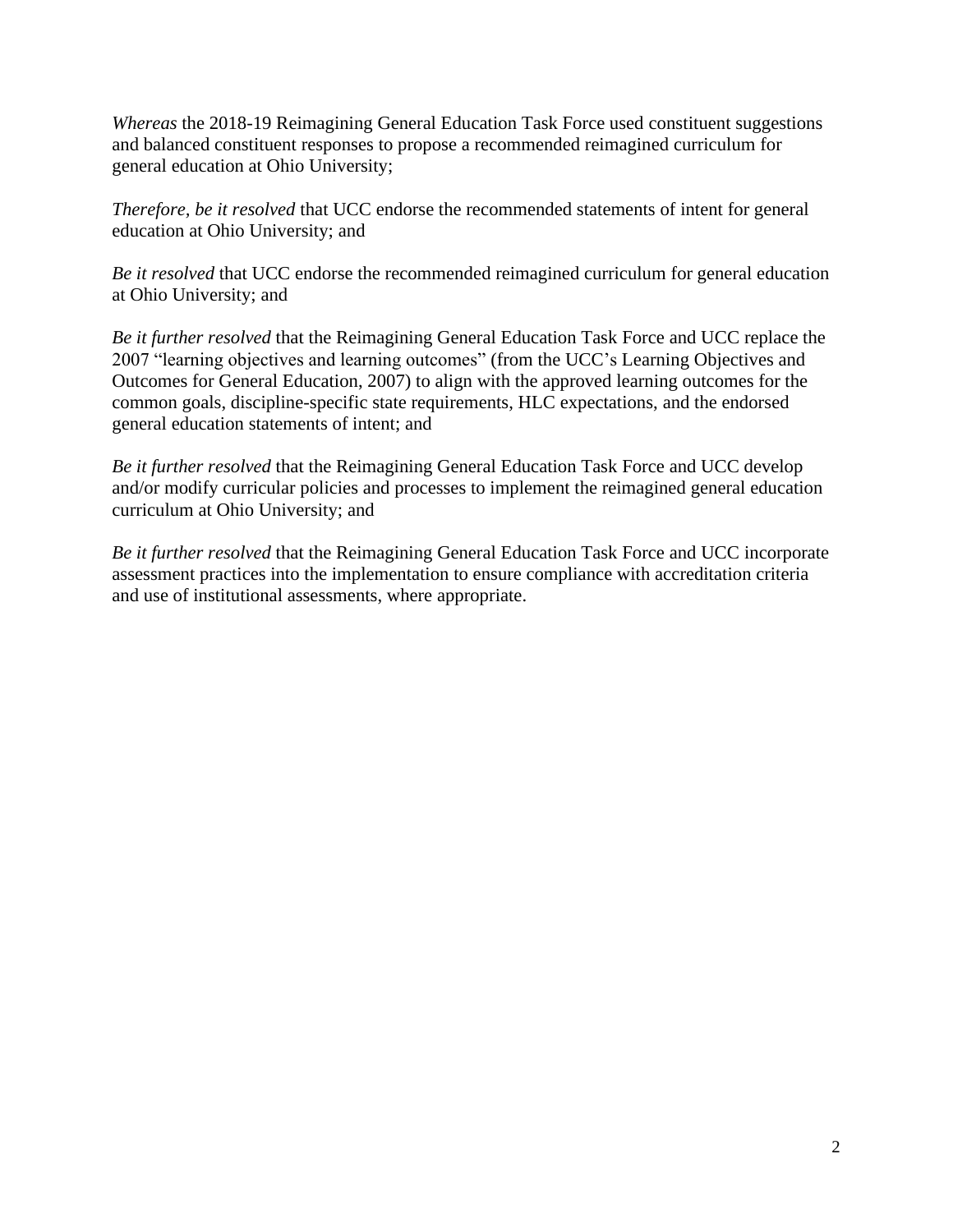# **Appendix: Reimagined General Education**

## **Statement(s) of Intent**

The Reimagining General Education Task Force recommends six statements of intent for OHIO's Reimagined General Education. The six statements are referred to as OHIO BRICKS.

| B           | Students will <b>build</b> connections between themselves and others through teamwork and     |
|-------------|-----------------------------------------------------------------------------------------------|
|             | intercultural knowledge.                                                                      |
| $\mathbf R$ | Students will reason quantitatively, critically, and ethically.                               |
| $\mathbf I$ | Students will <b>integrate</b> learning between knowledge and experience.                     |
|             | Students will <b>communicate</b> effectively in writing and speech.                           |
| K           | Students will know the materials and methods of inquiry in arts, humanities, social sciences, |
|             | and natural sciences.                                                                         |
| S.          | Students will <b>synthesize</b> skills and knowledge across the curriculum.                   |

### **Recommended Model**

The Reimagining General Education Leadership Team recommends a **blended model** where elements of a distribution model and integrative model are combined to create a meaningful, cohesive general education program. The recommended model (**Figure**) includes six high-impact educational practices: common intellectual experience, writing-intensive courses, collaborative assignments / projects, diversity learning, experiential learning, and capstone courses / projects.



*Figure: OHIO BRICKS General Education Model*

The recommended model includes a minimum of 38 credit hours across five general education categories: foundations, pillars, arches, bridges, and capstones. For each category, components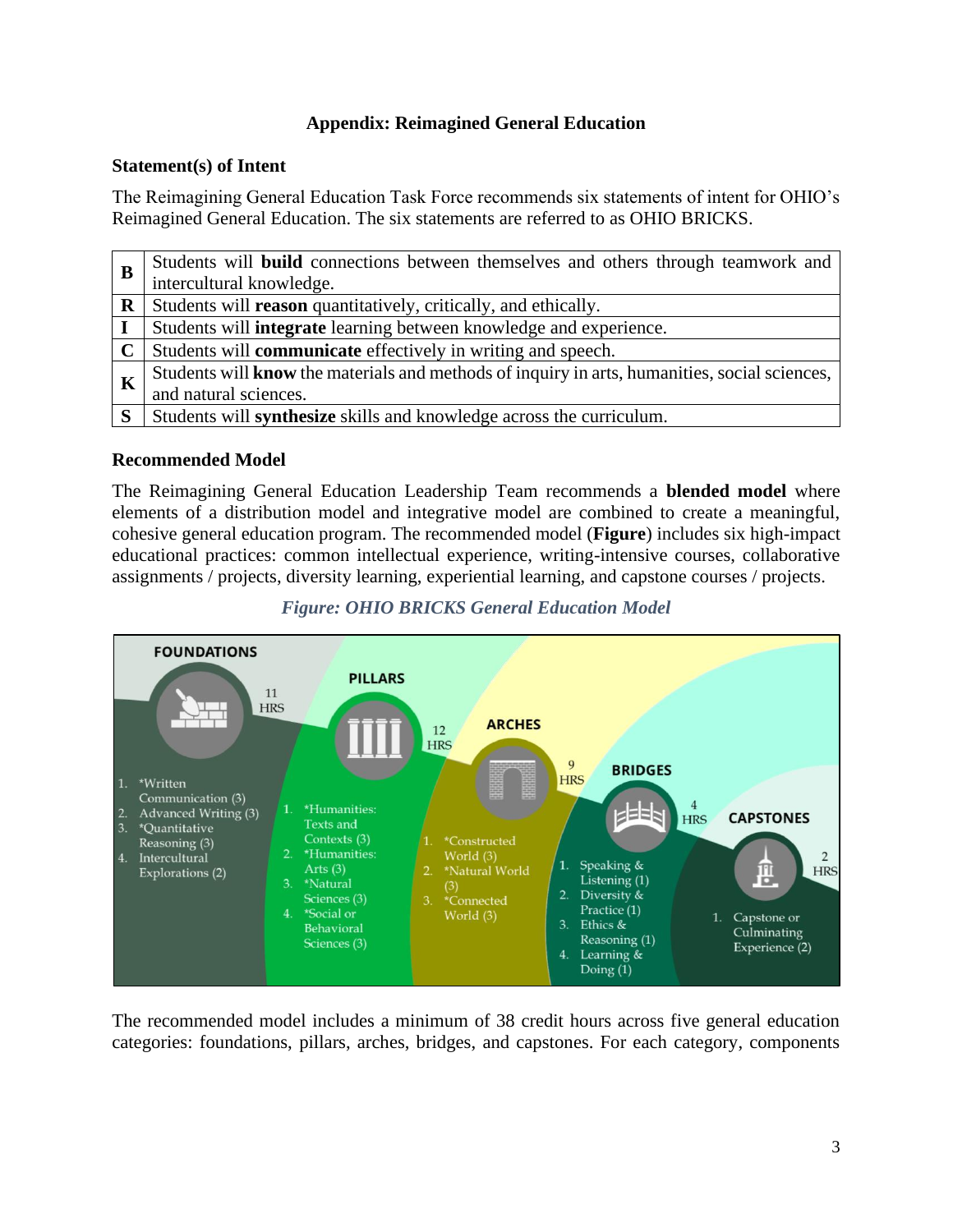limited to only courses that have OTM-approval to meet state general education requirements are noted with an asterisk (\*). Minimum credit hours are noted for each category and each component.

# **Category 1: Foundations** (minimum = 11 credit hours)

Foundations *ground* general education.

Foundations should provide coursework to develop students' abilities to communicate effectively through writing, to use quantitative reasoning, and to develop global and domestic intercultural knowledge and competence. For each requirement, the majority of the course content and experiences should focus on the common goal.

| Required(s)                              |               | Min. Hrs. $\vert$ Common Goal(s)       |
|------------------------------------------|---------------|----------------------------------------|
| *Written Communication                   |               | <b>Written Communication</b>           |
| Advanced Writing <sup>i</sup>            |               | <b>Written Communication</b>           |
| *Quantitative Reasoning                  | 3             | <b>Quantitative Reasoning</b>          |
| Intercultural Explorations <sup>ii</sup> | $\mathcal{D}$ | Intercultural Knowledge and Competence |

# **Category 2: Pillarsiii** (minimum = 12 credit hours)

Pillars *support* breadth of knowledge.

Pillars provide an understanding of knowledge and methods associated with the humanities, natural sciences, and social sciences. Through breadth of knowledge, pillars allow students to explore multiple viewpoints, ideas, and disciplines important for any career. Courses must be accessible for all learners to explore and develop an understanding of broad disciplines important for a liberal arts education.

| <b>GE Component</b>             | Min.<br>Hrs. | <b>Common Goal(s)</b>                    |
|---------------------------------|--------------|------------------------------------------|
| *Humanities: Texts and          | 3            | Arts and Humanities Knowledge & Methods  |
| Contexts                        |              |                                          |
| *Humanities: Arts               | 3            | Arts and Humanities Knowledge & Methods  |
| <i><b>*Natural Sciences</b></i> | 3            | Natural Science Knowledge & Methods      |
| *Social or Behavioral Sciences  | 3            | Social or Behavioral Science Knowledge & |
|                                 |              | <b>Methods</b>                           |

# **Category 3: Arches<sup>iv</sup>** (minimum = 9 credit hours)

Arches *span* disciplinary perspectives.

Arches should enable students<sup>v</sup> to explore a single topic from different disciplinary perspectives. Arches include nine credit hours (minimum) and are multi-disciplinary. Example topics (subject to faculty development) include Sustainability, Global Connections, and Heath & Wellness.

| <b>GE Component</b> | Min Hrs. $\vert$ Common Goal(s)                            |
|---------------------|------------------------------------------------------------|
| *Constructed World  | Critical Thinking and Teamwork                             |
| *Natural World      | • as a set of courses or individual courses $\overline{v}$ |
| *Connected World    |                                                            |